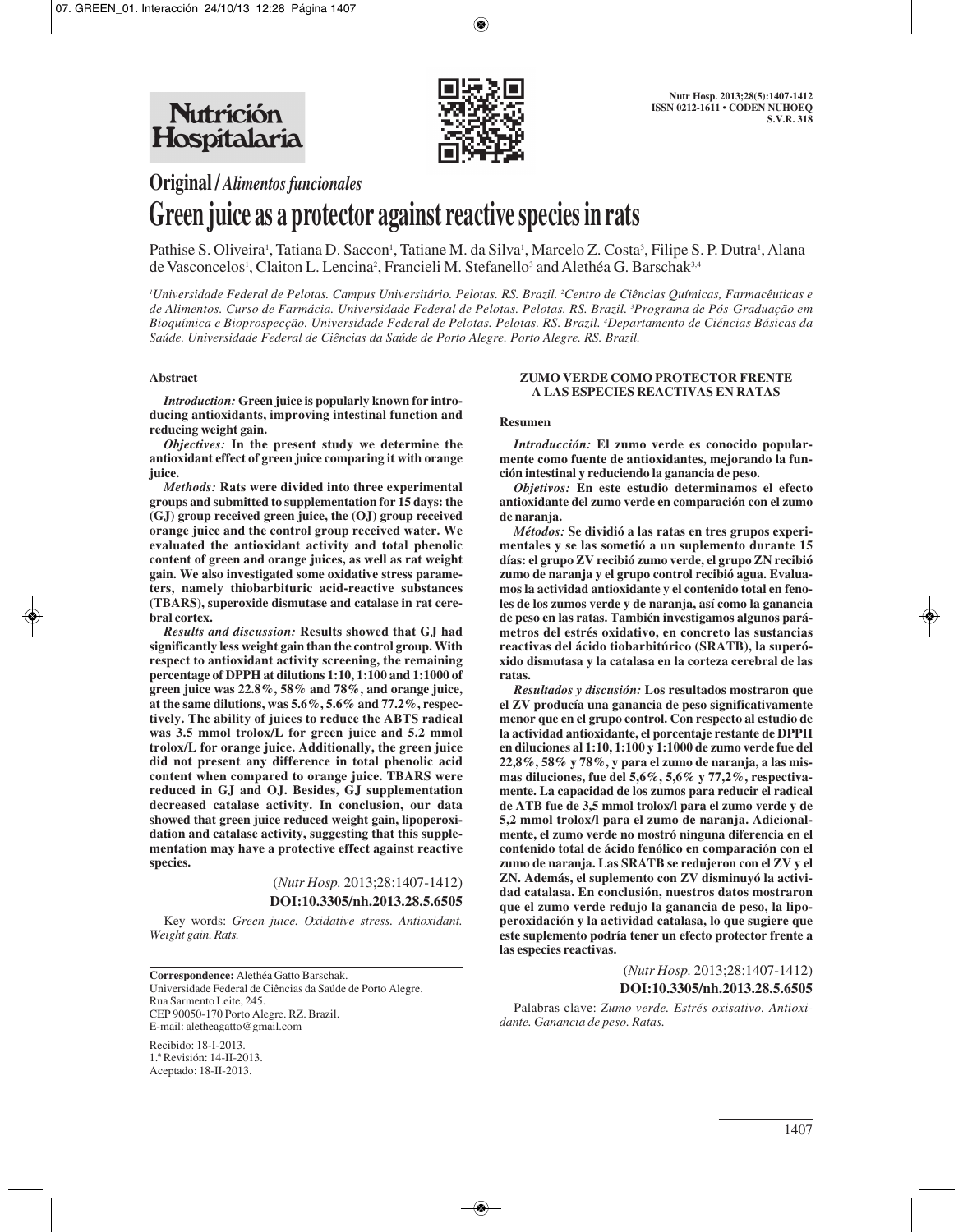#### **Abbreviations**

ABTS: 2,2'-azino-bis-3-ethyl benzothiazoline-6 sulfonic acid. CAT: Catalase. DPPH: 2,2-diphenyl-1-pycrylhydrazyl. GJ: Green juice. GPx: Glutathione peroxidase. GSH: Glutathione. OJ: Orange juice. RS: Reactive species. SOD: Superoxide dismutase. TBARS: Thiobarbituric acid-reactive substances. TEAC: Trolox equivalent antioxidant capacity.

## **Introduction**

Reactive species (RS) such as hydrogen peroxide, superoxide, hydroxyl radical can induce damage to cellular macromolecules, including lipids, proteins and DNA. It is known that cellular redox state is a consequence of the balance between the levels of oxidizing and reducing agents and endogenous antioxidants. However, during some pathological process may occur an imbalance between oxidants and antioxidants, namely as oxidative stress.<sup>1</sup> RS are kept at physiological levels by antioxidant defense systems, including non-enzymatic antioxidants such as glutathione (GSH), bilirubin, uric acid, vitamins C and E, and endogenous compounds with enzymatic properties such as superoxide dismutase (SOD), glutathione peroxidase (GPx) and catalase  $(CAT)$ .<sup>1</sup>

Epidemiologic studies have demonstrated that the consumption of fruits and vegetables is inversely associated with morbidity and mortality from degenerative diseases.2 Thus, some research studies reported that antioxidants present in foods, such as vitamins C and E, selenium, polyphenols and β-carotene, may prevent some of the processes involved in the progression of cancer and cardiovascular disease.<sup>3</sup> However, the precise contribution of these dietary components to maintain health and delay disease onset is uncertain.4

Apples contain various types of polyphenols, such as phenolic acid derivatives and flavonoids, which present many physiological functions.5,6,7 A relationship has been reported between the consumption of apples or related products and chronic human diseases such as cancer and cardiovascular disease.<sup>8,9</sup> Furthermore, fruit juice, particularly orange juice, is also an excellent source of antioxidant in diet. It is rich in bioactive compounds such as ascorbic acid, vitamin B, fiber, iron, β-carotene, flavonoids and others.<sup>10</sup> There are many reports showing the major of orange juice in the protection of DNA against oxidative damage.<sup>11,12</sup> Besides, vitamin C seems to be essential for antioxidant homeostasis and as a cofactor in a series of posttranslational events.13

Green juice contains fruits and vegetables such as apple, orange, dark green vegetables, and it is considered a great source of fibers, vitamins and minerals. This juice is popularly known for introducing antioxidants, improving intestinal function and reducing weight gain. Although there are no studies showing the effect of this juice on biological systems, it has aroused great interest among researchers because its components have different functional properties such as improving the immune system and reducing the action of RS that contribute to the progression of many diseases.14

Oxidative stress is involved in the pathogenesis of several disorders.<sup>15,16</sup> However, in this study we evaluated the antioxidant effect of green juice to identify new dietary sources that can prevent oxidative damage.

# **Methods and materials**

## *Animals*

Sixty-day old male Wistar rats were obtained from the Central Animal House of Universidade Federal de Pelotas, RS, Brazil. The animals were maintained on 12 h light/12 h dark cycles at a constant room temperature (20-24° C) with free access to water and food.

## *Treatment*

The experiments were performed after approval by the Ethics Committee on Animal Experiments (CEEA Nº 6303) of Universidade Federal de Pelotas and all efforts were made to minimize animal suffering. The animals were randomly divided into three experimental groups and submitted to supplementation for 15 days: group (GJ) received green juice, group (OJ) received orange juice and the control group received water. The rats were weighed at the beginning and the end of the experiment to determine the weight gain. All animals were handled for 15 days and were given 5 mL/kg orally. Animals were sacrificed 24 h after the last administration by decapitation without anesthesia; cerebral cortex was collected and was kept frozen until the biochemical analyzes.

# *Preparation of juice*

Green juice was prepared using the following components: orange *(Citrus sinensis),* apple *(Malus* sp.), lettuce *(Lactuca sativa),* cabbage *(Brassica oleracea)* and cucumber *(Cucumis sativus).* Orange juice was prepared with orange *(Citrus sinensis).* All components were obtained commercially in Pelotas, RS, Brazil. Green juice preparation consisted of processing fruits and vegetables with water and then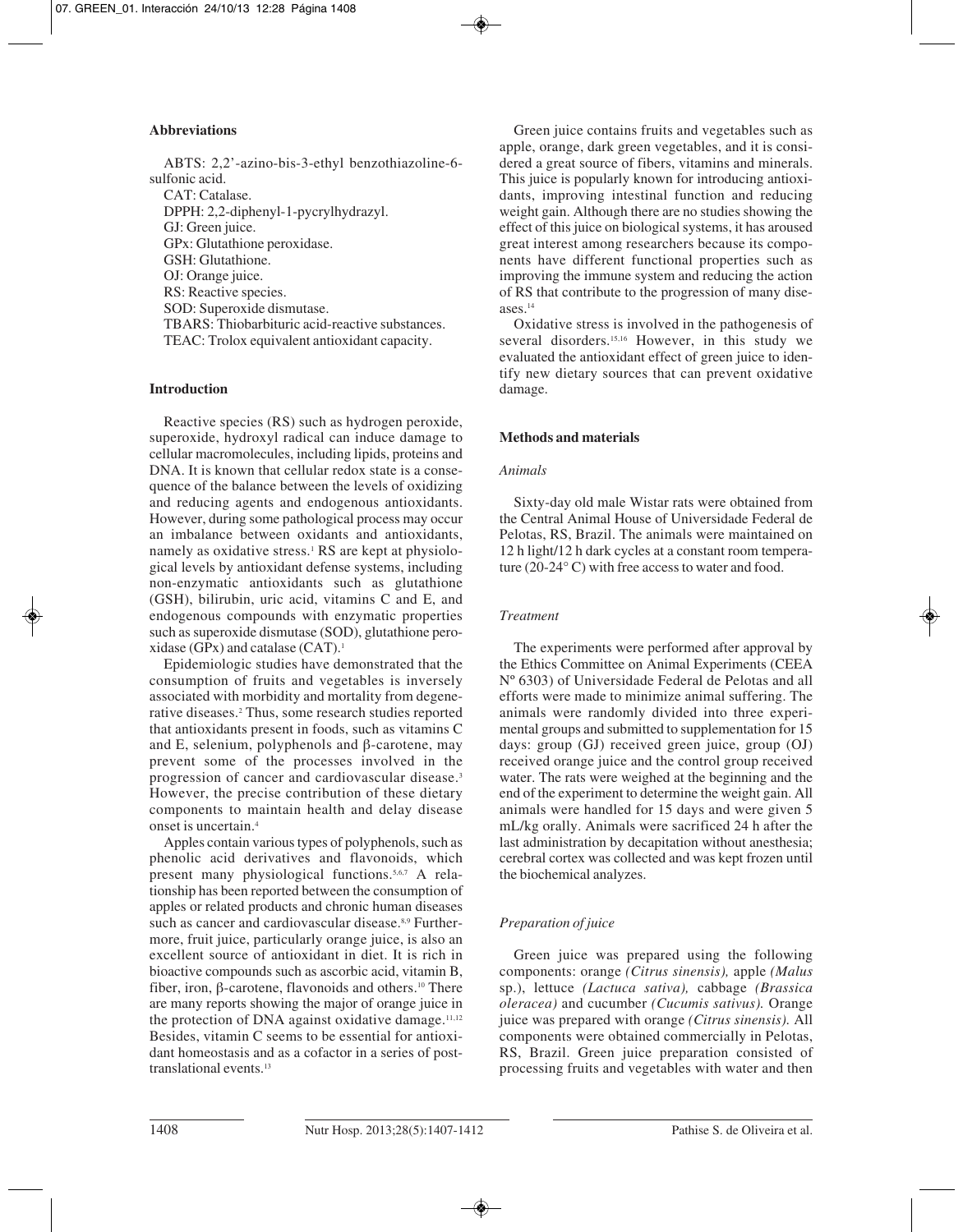straining to separate the solids. Orange juice was also strained after preparation. Both green and orange juices were prepared daily.

#### *Tissue preparation*

Cerebral cortex was homogenized in sodium phosphate buffer pH 7.4 containing KCl (1:10, w/v). The homogenates were centrifuged at 3,500 rpm for 10 min at 4º C. Immediately the supernatant was separated and used for biochemical determinations.

## *Determination of antioxidant activity*

The antioxidant activity of green juice and orange juice was measured by 2,2-diphenyl-1-pycrylhydrazyl (DPPH) radical scavenging assay according to Brand-Williams<sup>17</sup> with some modifications. Different dilutions of the juices were prepared: A  $(1:10)$ , B  $(1:100)$  e C  $(1:1000)$ , which subsequently react with DPPH  $(60 \,\mu\text{M})$ . Ascorbic acid (D) was used as standard (30 µM). The decrease in absorbance was measured and the ability to scavenge free radicals was calculated based on decreased absorbance. The antioxidant activity was expressed as the percentage of DPPH remaining.

The 2,2'-azino-bis-3-ethyl benzothiazoline-6-sulfonic acid (ABTS) method is based on the ability of antioxidant molecules to quench the long-lived ABTS•+, blue-green chromophore with characteristic absorption at 734 nm, compared to trolox, a water-soluble vitamin E analog.18 Results were expressed as TEAC (trolox equivalent antioxidant capacity) in mmol of trolox per L of sample.

## *Determination of phenolic acids*

The concentration of phenolic acids was determined using the method described by Singleton and Rossi,<sup>19</sup> with modifications. The diluted sample (1:10) was added to a 10 mL volumetric with diluted Folin-Ciocalteu (1:10)  $Ca<sub>2</sub>CO<sub>3</sub>$  20%. Next it was left in a water bath at 50 $\degree$  C for 5 min. Then, the readings were taken at 765 nm. The procedure was the same as the blank and with the standard solutions of gallic acid. The total phenolic content was expressed as gallic acid equivalents in milligrams per liter.

## *Thiobarbituric acid-reactive substances (TBARS)*

TBARS, a measure of lipid peroxidation, was determined according to the method described by Ohkawa et al.20 Briefly, tissue supernatant was mixed with 20% trichloroacetic acid and 0.8% thiobarbituric acid and heated in a boiling water bath for 60 min. TBARS were determined by the absorbance at 535 nm and reported as nmol TBARS/mg protein.

## *Catalase (CAT) assay*

CAT activity was assayed in brain cortex according to Aebi<sup>21</sup> based on the decomposition of  $H_2O_2$  monitored at 240 nm at ambient temperature. One CAT unit is defined as one µmol of hydrogen peroxide consumed per minute and the specific activity is reported as units/mg protein.

## *Superoxide dismutase (SOD) assay*

SOD activity was assayed in cerebral cortex using the SD125-RANSOD kit of Randox. The results were expressed as units of activity of the SOD/mg of protein.

# *Protein determination*

Protein was determined by the method of Lowry<sup>22</sup> using bovine serum albumin as standard.

# *Statistical analysis*

Data were expressed as mean ± standard deviation. The comparisons of means were analyzed by Student's t test or by analysis of variance (ANOVA) followed by one-way Tukey test when the F value was significant. A value of  $P < 0.05$  was considered to be significant. Analyses were performed using the Statistical Package for Social Sciences (SPSS).

## **Results**

The percentage of DPPH remaining at dilutions A  $(1:10)$ , B  $(1:100)$  and C  $(1:1000)$  of green juice was 22.8%, 58% and 78%, and orange juice, at the same dilutions were 5.6%, 5.6% and  $\overline{77.2\%}$ , respectively. The remaining percentage of DPPH in the presence of ascorbic acid was 0.4% (fig. 1). The ability of juices to reduce ABTS radical was 3.5 mmol trolox/L for green juice and 5.2 mmol trolox/L for orange juice.



*Fig. 1.—The percentage of DPPH remaining in the presence of green juice, orange juice and ascorbic acid.*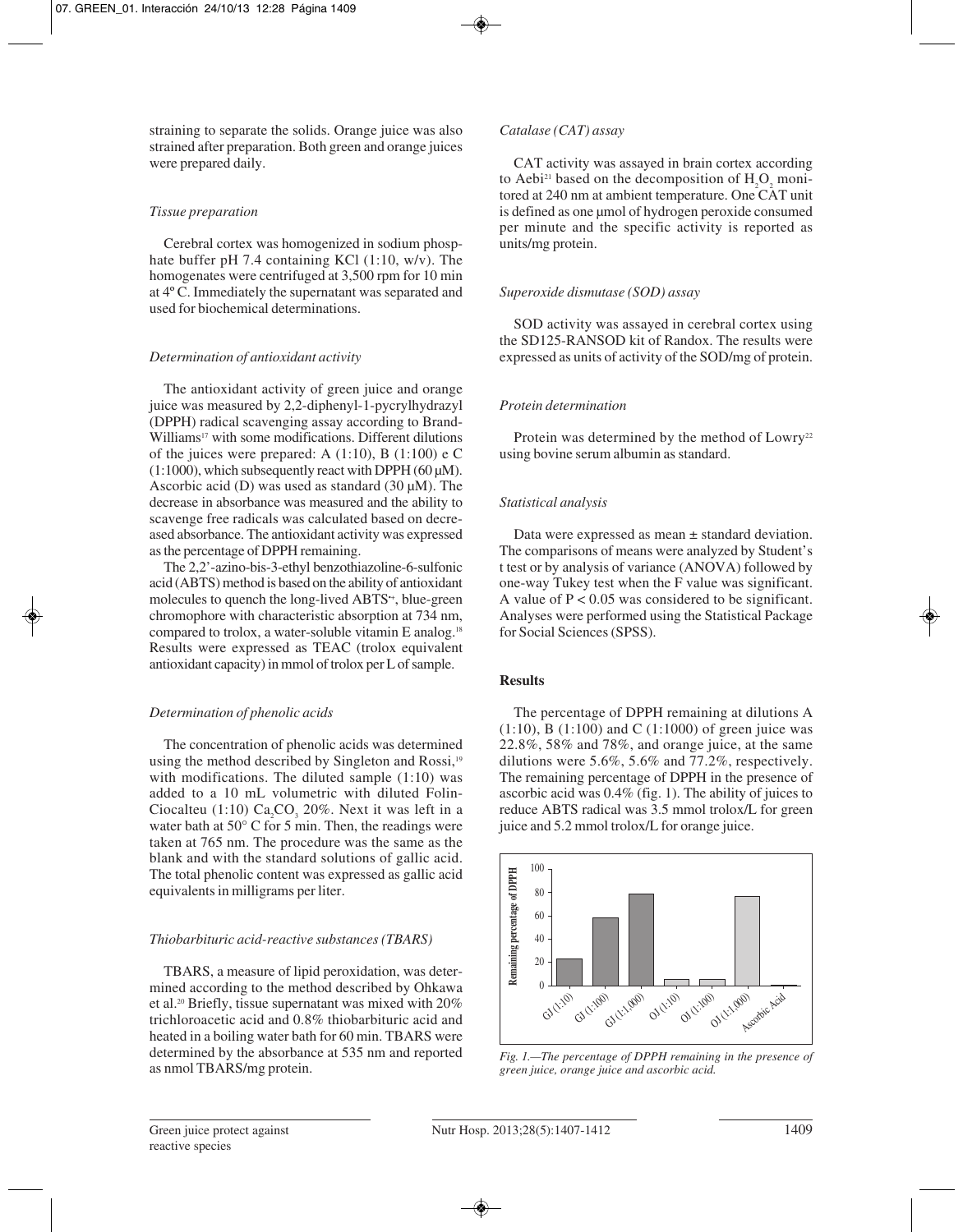| <b>Table I</b>                                       |  |
|------------------------------------------------------|--|
| Total phenolic content of the orange and green juice |  |

|              | Total phenolic content |
|--------------|------------------------|
| Green Juice  | $16.98 \pm 1.60$       |
| Orange Juice | $17.84 \pm 3.47$       |

Data are expressed as mean  $\pm$  S.D. P > 0.05 (Student's t test). The total phenolic content was expressed as milligrams of gallic acid equivalents per liter of juice (mg/L).

There was no significant difference in total phenolic acid content in the green juice compared to the orange juice (table I).

The TBARS, which reflects the contents of malondialdehyde, a biomarker of lipid peroxidation, was lower in the cerebral cortex of rats supplemented with green juice when compared to the control and OJ groups  $[F(2,27) = 38.745, P < 0.001]$  (fig. 2).



*Fig. 2.—Effects of the orange juice (OJ) and green juice (GJ) on thiobarbituric acid reactive species (TBARS) in the cerebral cortex of rats. Data are expressed as mean ± S.D. (n = 10). \*Significant different between control (P < 0.001, Tukey test). #Significant different between OJ (P < 0.001, Tukey test).*

CAT activity was significantly lower in the group supplemented with green juice when compared to control  $[F(2,27) = 12.634, P < 0.001]$  (fig. 3). No significant difference was observed in SOD activity between



*Fig. 3.—Effects of the orange juice (OJ) and green juice (GJ) on catalase (CAT) activity in cerebral cortex of rats. Data are expressed as mean ± S.D. (n = 10). \*Significant different between control (P < 0.001, Tukey test).*



*Fig. 4.—Effects of the orange juice (OJ) and green juice (GJ) on superoxide dismutase (SOD) activity in cerebral cortex of rats. Data are expressed as mean ± S.D. (n = 10). #Significant different between OJ (P < 0.05, Tukey test).*

the supplemented groups and controls, however the OJ group presented lower SOD activity than the GJ group  $[F(2,27) = 7.90, P < 0.05]$  (fig. 4).

With respect to weight gain, it was observed that the GJ group  $(42.2 \pm 5.14 \text{ g})$  had significantly less weight gain than the control group  $(52.3 \pm 6.13 \text{ g})$  [F(2,27) =  $8.446, P < 0.001$ ].

#### **Discussion**

It is known that fruits, vegetables and teas provide health benefits,<sup>7,23,24,25</sup> and that some of these effects can be assigned to antioxidant compounds.<sup>24,26</sup> Different substances in foods, especially fruits and vegetables, such as vitamins C and E,  $\beta$ -carotene and phenolic compounds are excellent antioxidants that are able to scavenge reactive species. However, the exact healthpromoting effect of these dietary components is still unclear. Therefore, the main objective of this study was to evaluate the antioxidant effect of green juice which combines fruits and vegetables.

Phenolic compounds, ubiquitous in fruits and vegetables, represent an important group of natural antioxidants. Phenolic compounds include flavonoids and phenolic acids considered desirable bioactive foods because of their antioxidant activity.24,27 In our study, no difference was observed between the phenolic acids content of orange and green juice. A higher concentration of phenolic acids in green juice was expected because it contains apple, lettuce and other vegetables;28 however, this was not observed. It is likely that other natural antioxidants are present in both juices, thus it could be useful to identify others compounds which may contribute to antioxidant activity in these beverages.

Our results also showed that orange juice presented a better DPPH and ABTS radicals scavenging capacity than green juice. The DPPH assay is based on the ability of hydrogen-donating antioxidants to scavenge the DPPH radical.17 Antioxidants may react in different manner to distinct radical or oxidant sources, sugges-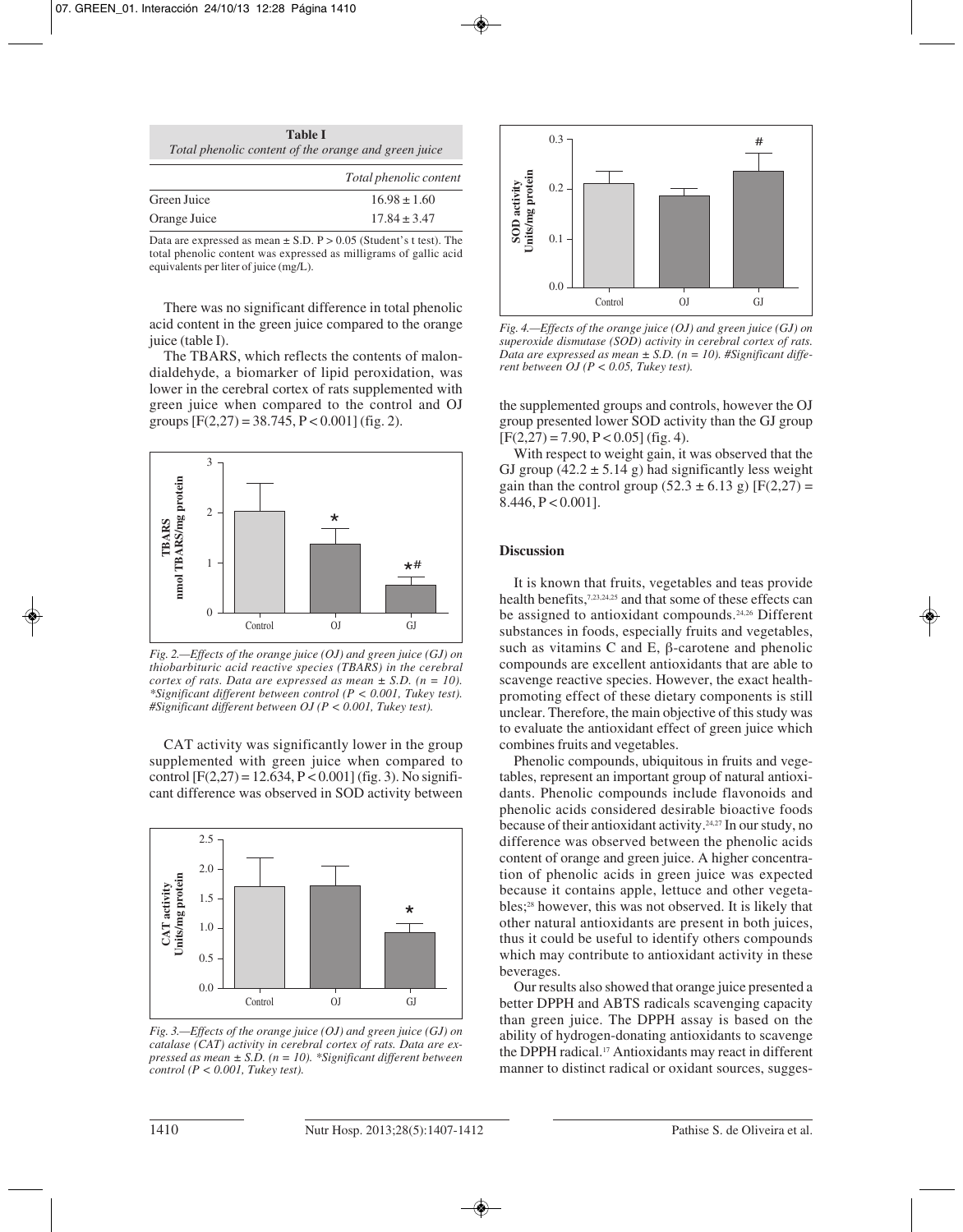ting that green and orange juices may act differently in biological systems.26,29 It was observed that the smaller the dilution the greater the antioxidant activity of the juice, confirming that in natura (no dilution) juice presents more antioxidant compounds demonstrating better action against free radicals.

We have demonstrated that animals supplemented with green juice presented low levels of lipid peroxidation compared to controls and to animals supplemented with orange juice. These results may be attributed to antioxidants such as phenolic acids, vitamin C, anthocyanins and others, present in fruits and vegetables that are used to make green juice.11,24,27 Many authors reported that fruits and vegetables may provide protection against oxidative damage through antioxidants.30,31,32 Studies have demonstrated the protective effect of fruits and vegetables in different diseases including cardiovascular diseases, cancer and aging-related disorders.<sup>8,11,33</sup> A closer look at our results allow us to suppose that other bioactive compounds in apple, lettuce, cabbage and cucumber may be responsible for the greater effect on lipid peroxidation demonstrated by green juice.

Antioxidant enzymes are an important part of the antioxidant system in aerobic organisms. The enzymatic antioxidant defenses include SOD, CAT and  $GPx$ , which help control reactive species levels.<sup>1</sup> Green juice supplementation significantly reduced catalase activity, however no change was observed in SOD activity. Catalase plays a critical role in protecting cells against toxic effects of hydrogen peroxide, catalyzing the decomposition of it and producing  $H_2O$ and  $O_2$ <sup>34</sup>. It is possible that antioxidant compounds in green juice have taken over the oxidative defense and thus induced an adaptation in CAT reducing its activity.

Besides antioxidant activity, green juice also reduced weight gain in tested animals. The group supplemented with green juice presented less weight gain (20%) than the control group. Fruits and vegetables such as apple, orange, lettuce and cabbage (green juice components) are rich in soluble and insoluble fibers.<sup>35,36</sup> Studies have shown that higher fiber diets are associated with lower body weight and adiposity.<sup>37</sup> Fibers are hypothesized to affect body weight by delaying gastric emptying and creating a sense of fullness. Increased fiber intakes may have satiety producing effects through their effect on gut hormone production.37,38

In summary, green juice supplementation reduced weight gain, lipid peroxidation and CAT activity, suggesting that this supplement protects against reactive species reducing oxidative damage. Furthermore, green juice can be a new approach to control and maintain body weight protecting against the development of obesity. Although promising, these results should be treated with caution, because it is a single study involving animals. Further research is necessary to better understand the effects of green juice and its components before using this supplement to prevent oxidative stress or obesity.

#### **Acknowledgements**

This work was supported in part by grants from "Fundação de Amparo à Pesquisa do Rio Grande do Sul" (FAPERGS), "Coordenação de Aperfeiçoamento de Pessoal de Nível Superior" (CAPES) and "Conselho Nacional de Desenvolvimento Científico e Tecnológico" (CNPq), Brazil.

#### **References**

- 1. Halliwell B, Gutteridge JMC. Free Radicals in Biology and Medicine, fourth ed, Oxford University Press, Oxford, 2007.
- 2. Núñez-Córdoba JM, Martínez-González MA. Antioxidant vitamins and cardiovascular disease. *Curr Top Med Chem* 2011; 11: 1861-9.
- 3. Palafox-Carlosb H, Ayala-Zavala JF, González-Aguilar GA. The Role of Dietary Fiber in the Bioaccessibility and Bioavailability of Fruit and Vegetable Antioxidants. *J Food Sci* 2011; 76: R6-R15.
- 4. Gutteridge JM, Halliwell B. Antioxidants: Molecules, medicines, and myths. *Biochem Biophys Res Commun* 2010; 393: 561-4.
- 5. Saito T, Miyake M, Toba M, Okamatsu H, Shimizu S, Noda M. Inhibition by apple polyphenols of ADP-ribosyltransferase activity of cholera toxin and toxin-induced fluid accumulation in mice. *Microbiol Immunol* 2002; 46: 249-55.
- 6. Shoji T, Akazome Y, Kanda T, Ikeda M. The toxicology and safety of apple polyphenol extract. *Food Chem Toxicol* 2004; 42: 959-67.
- 7. Quiñones M, Miguel M, Aleixandre A. Los polifenoles, compustos de origen natural con efectos saludables sobre el sistema cardiovascular. *Nutr Hosp* 2012; 27: 76-89.
- 8. Elberhardt MV, Lee CY, Liu RH. Antioxidant activity of fresh apples. *Nature* 2000; 405: 903-4.
- 9. Xing N, Chen Y, Mitchell SH, Young CYF. Quercetin inhibits the expression and function of the androgen receptor in LNCaP prostate cancer cells. *Carcinogenesis* 2001; 22: 409-14.
- 10. Stella SP, Ferrarezi AC, Santos KO, Monteiro M. Antioxidant activity of commercial ready-to-drink orange juce and nectar. *J Food Sci* 2011; 76: C392-C397.
- 11. Sun J, Chu Y, Wu X, Liu RH. Antioxidant and Antiproliferative Activities of Common Fruits. *J Agric Food Chem* 2002; 50: 7449-54.
- 12. Liu J, Dong H, Chen B, Zhao P, Liu RH. Fresh apples suppress mammary carcinogenesis, proliferative activity, and induce apoptosis in the mammary tumors of the Sprague-Dawley rat. *J Agric Food Chem* 2009; 57: 297-304.
- 13. Mandl J, Szarka A, Bánhegyi G. Vitamin C: update on physiology and pharmacology. *Br J Pharmacol* 2009; 157: 1097-110.
- 14. Pellegrini, N. Evaluation of antioxidant capacity of some fruit and vegetable foods: efficiency of extraction of a sequence of solvents. *J Sci Food Agric* 2007; 87: 103-11.
- 15. Dai DF, Rabinovitch PS, Ungvari Z. Mitochondria and cardiovascular aging. *Circ Res* 2012; 110: 1109-24.
- 16. Verri M, Pastoris O, Dossena M, Aquilani R, Guerriero F, Cuzzoni G, Venturini L, Ricevuti G, Bongiorno AI. Mitochondrial alterations, oxidative stress and neuroinflammation in Alzheimer's disease. *Int J Immunopathol Pharmacol* 2012; 25: 345-53.
- 17. Brand-Williams W, Cuveli ME, Berset C. Use of free radical method to evaluate antioxidant activity. *Lebenson Wiss Technol* 1995; 28: 25-30.
- 18. Re R, Pellegrini N, Proteggente A, Pannala A, Yang M, Rice-Evans C. Antioxidant activity applying an improved ABTS radical cation decolorization assay. *Free Rad Biol Med* 1999; 26: 1231-7.
- 19. Singleton VL, Rossi JA. Colorimetry of total phenolics with phosphomolybdic-phosphotungstic acid reagents. *Amer J Enol Viticult* 1965; 20: 144-58.